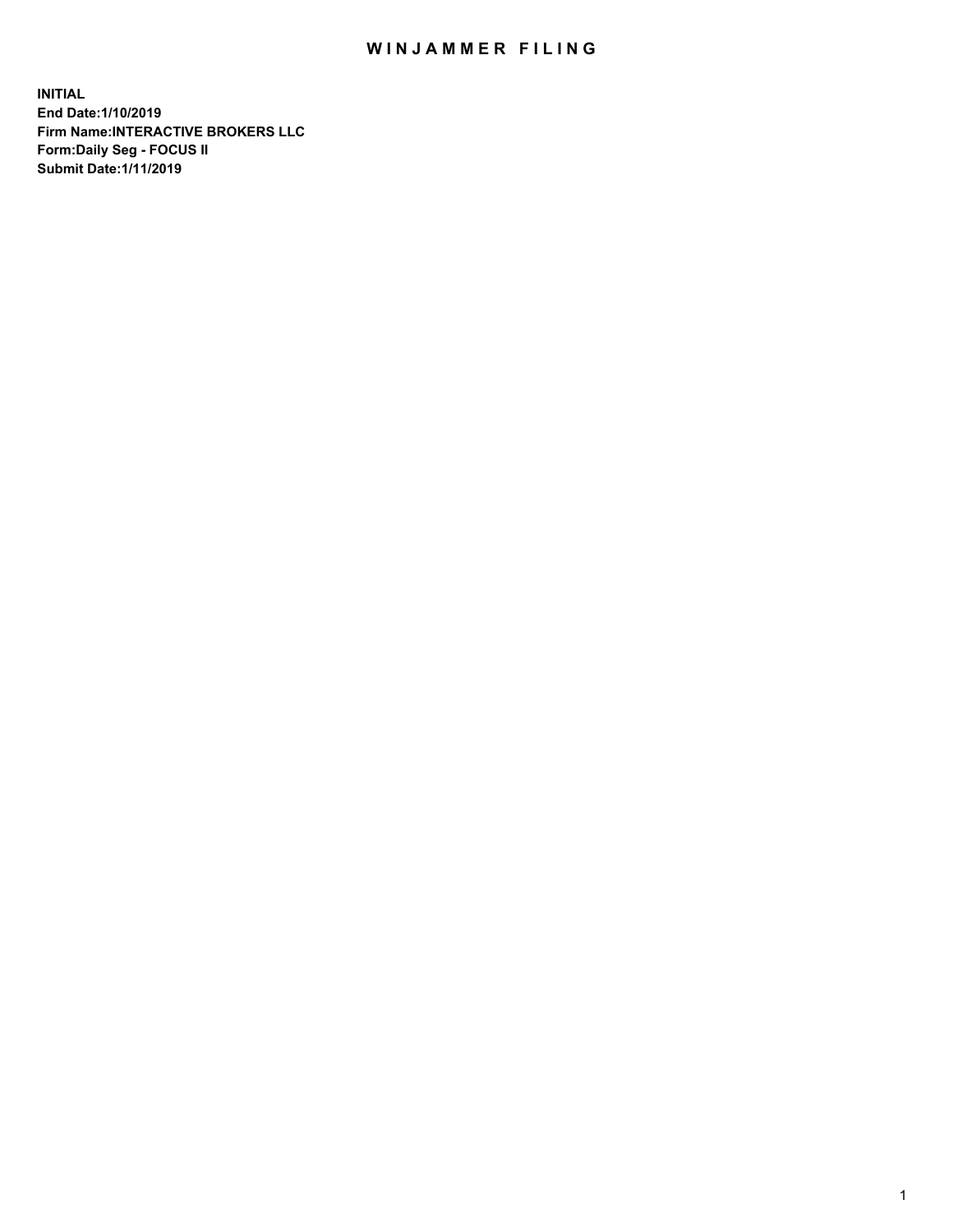**INITIAL End Date:1/10/2019 Firm Name:INTERACTIVE BROKERS LLC Form:Daily Seg - FOCUS II Submit Date:1/11/2019 Daily Segregation - Cover Page**

| Name of Company                                                                                                                                                                                                                                                                                                                | <b>INTERACTIVE BROKERS LLC</b>                                                                  |
|--------------------------------------------------------------------------------------------------------------------------------------------------------------------------------------------------------------------------------------------------------------------------------------------------------------------------------|-------------------------------------------------------------------------------------------------|
| <b>Contact Name</b>                                                                                                                                                                                                                                                                                                            | James Menicucci                                                                                 |
| <b>Contact Phone Number</b>                                                                                                                                                                                                                                                                                                    | 203-618-8085                                                                                    |
| <b>Contact Email Address</b>                                                                                                                                                                                                                                                                                                   | jmenicucci@interactivebrokers.c<br>om                                                           |
| FCM's Customer Segregated Funds Residual Interest Target (choose one):<br>a. Minimum dollar amount: ; or<br>b. Minimum percentage of customer segregated funds required:% ; or<br>c. Dollar amount range between: and; or<br>d. Percentage range of customer segregated funds required between:% and%.                         | $\overline{\mathbf{0}}$<br>$\overline{\mathbf{0}}$<br>155,000,000 245,000,000<br>0 <sub>0</sub> |
| FCM's Customer Secured Amount Funds Residual Interest Target (choose one):<br>a. Minimum dollar amount: ; or<br>b. Minimum percentage of customer secured funds required:%; or<br>c. Dollar amount range between: and; or<br>d. Percentage range of customer secured funds required between:% and%.                            | $\overline{\mathbf{0}}$<br>$\overline{\mathbf{0}}$<br>80,000,000 120,000,000<br>00              |
| FCM's Cleared Swaps Customer Collateral Residual Interest Target (choose one):<br>a. Minimum dollar amount: ; or<br>b. Minimum percentage of cleared swaps customer collateral required:% ; or<br>c. Dollar amount range between: and; or<br>d. Percentage range of cleared swaps customer collateral required between:% and%. | $\overline{\mathbf{0}}$<br>$\underline{\mathbf{0}}$<br>0 <sub>0</sub><br>0 <sub>0</sub>         |

Attach supporting documents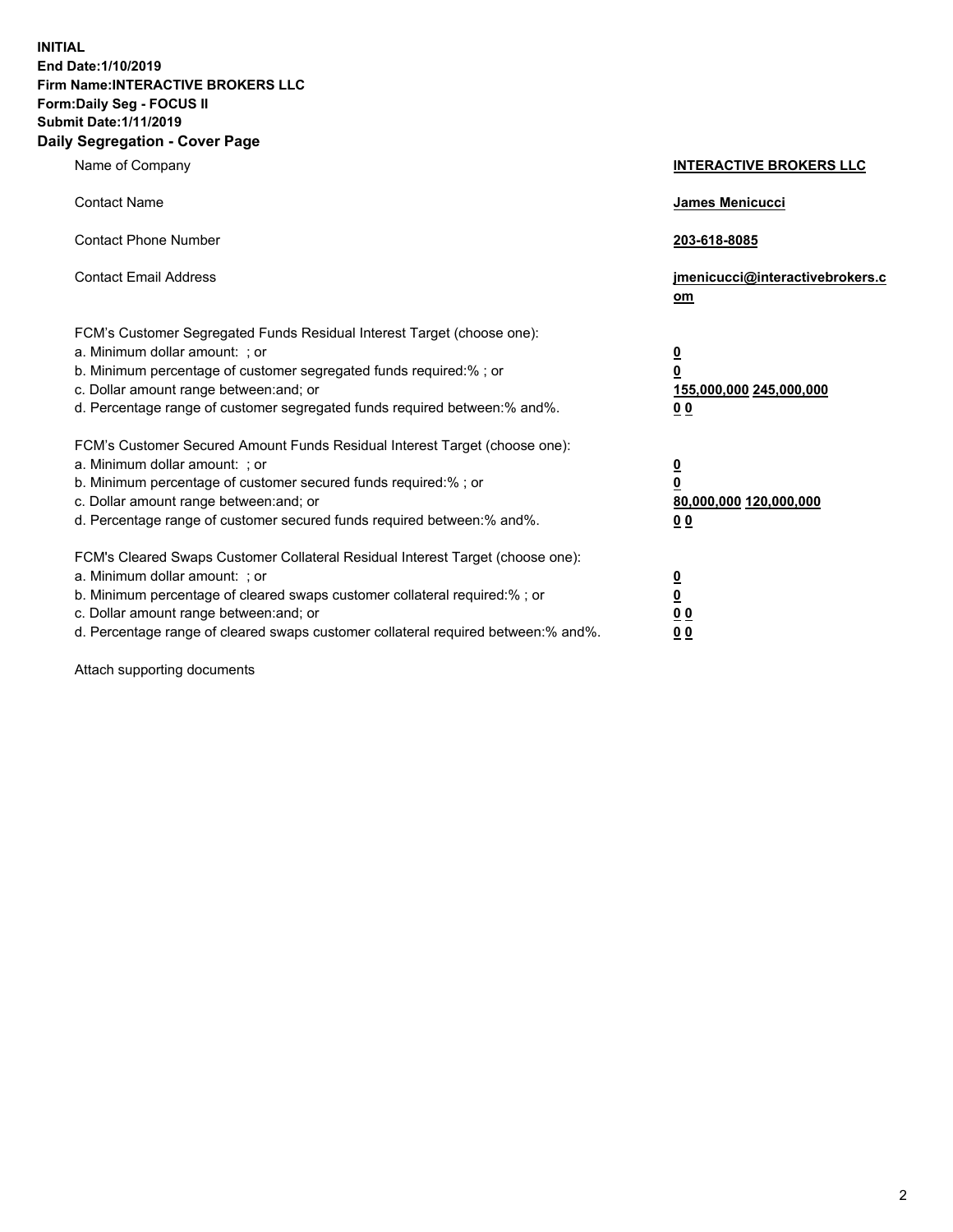## **INITIAL End Date:1/10/2019 Firm Name:INTERACTIVE BROKERS LLC Form:Daily Seg - FOCUS II Submit Date:1/11/2019 Daily Segregation - Secured Amounts**

|                | Daily Segregation - Secured Amounts                                                                  |                                   |
|----------------|------------------------------------------------------------------------------------------------------|-----------------------------------|
|                | Foreign Futures and Foreign Options Secured Amounts                                                  |                                   |
|                | Amount required to be set aside pursuant to law, rule or regulation of a foreign                     | $0$ [7305]                        |
|                | government or a rule of a self-regulatory organization authorized thereunder                         |                                   |
| $\mathbf{1}$ . | Net ledger balance - Foreign Futures and Foreign Option Trading - All Customers                      |                                   |
|                | A. Cash                                                                                              | 456,246,948 [7315]                |
|                | B. Securities (at market)                                                                            | $0$ [7317]                        |
| 2.             | Net unrealized profit (loss) in open futures contracts traded on a foreign board of trade            | 904,554 [7325]                    |
| 3.             | Exchange traded options                                                                              |                                   |
|                | a. Market value of open option contracts purchased on a foreign board of trade                       | 148,046 [7335]                    |
|                | b. Market value of open contracts granted (sold) on a foreign board of trade                         | -67,458 [7337]                    |
| 4.             | Net equity (deficit) (add lines 1. 2. and 3.)                                                        | 457,232,090 [7345]                |
| 5.             | Account liquidating to a deficit and account with a debit balances - gross amount                    | 4,568 [7351]                      |
|                | Less: amount offset by customer owned securities                                                     | 0 [7352] 4,568 [7354]             |
| 6.             | Amount required to be set aside as the secured amount - Net Liquidating Equity                       | 457,236,658 [7355]                |
|                | Method (add lines 4 and 5)                                                                           |                                   |
| 7.             | Greater of amount required to be set aside pursuant to foreign jurisdiction (above) or line          | 457,236,658 [7360]                |
|                | 6.                                                                                                   |                                   |
|                | FUNDS DEPOSITED IN SEPARATE REGULATION 30.7 ACCOUNTS                                                 |                                   |
| 1.             | Cash in banks                                                                                        |                                   |
|                | A. Banks located in the United States                                                                | 56,946,694 [7500]                 |
|                | B. Other banks qualified under Regulation 30.7                                                       | 0 [7520] 56,946,694 [7530]        |
| 2.             | <b>Securities</b>                                                                                    |                                   |
|                | A. In safekeeping with banks located in the United States                                            | 408,215,288 [7540]                |
|                | B. In safekeeping with other banks qualified under Regulation 30.7                                   | 0 [7560] 408,215,288 [7570]       |
| 3.             | Equities with registered futures commission merchants                                                |                                   |
|                | A. Cash                                                                                              | $0$ [7580]                        |
|                | <b>B.</b> Securities                                                                                 | $0$ [7590]                        |
|                | C. Unrealized gain (loss) on open futures contracts                                                  | $0$ [7600]                        |
|                | D. Value of long option contracts                                                                    | $0$ [7610]                        |
|                | E. Value of short option contracts                                                                   | 0 [7615] 0 [7620]                 |
| 4.             | Amounts held by clearing organizations of foreign boards of trade<br>A. Cash                         |                                   |
|                | <b>B.</b> Securities                                                                                 | $0$ [7640]                        |
|                |                                                                                                      | $0$ [7650]<br>$0$ [7660]          |
|                | C. Amount due to (from) clearing organization - daily variation<br>D. Value of long option contracts | $0$ [7670]                        |
|                | E. Value of short option contracts                                                                   | 0 [7675] 0 [7680]                 |
| 5.             | Amounts held by members of foreign boards of trade                                                   |                                   |
|                | A. Cash                                                                                              | 115,290,376 [7700]                |
|                | <b>B.</b> Securities                                                                                 | $0$ [7710]                        |
|                | C. Unrealized gain (loss) on open futures contracts                                                  | -11,456,024 [7720]                |
|                | D. Value of long option contracts                                                                    | 148,046 [7730]                    |
|                | E. Value of short option contracts                                                                   | -67,458 [7735] 103,914,940 [7740] |
| 6.             | Amounts with other depositories designated by a foreign board of trade                               | 0 [7760]                          |
| 7.             | Segregated funds on hand                                                                             | $0$ [7765]                        |
| 8.             | Total funds in separate section 30.7 accounts                                                        | 569,076,922 [7770]                |
| 9.             | Excess (deficiency) Set Aside for Secured Amount (subtract line 7 Secured Statement                  | 111,840,264 [7380]                |
|                | Page 1 from Line 8)                                                                                  |                                   |
| 10.            | Management Target Amount for Excess funds in separate section 30.7 accounts                          | 80,000,000 [7780]                 |
| 11.            | Excess (deficiency) funds in separate 30.7 accounts over (under) Management Target                   | 31,840,264 [7785]                 |
|                |                                                                                                      |                                   |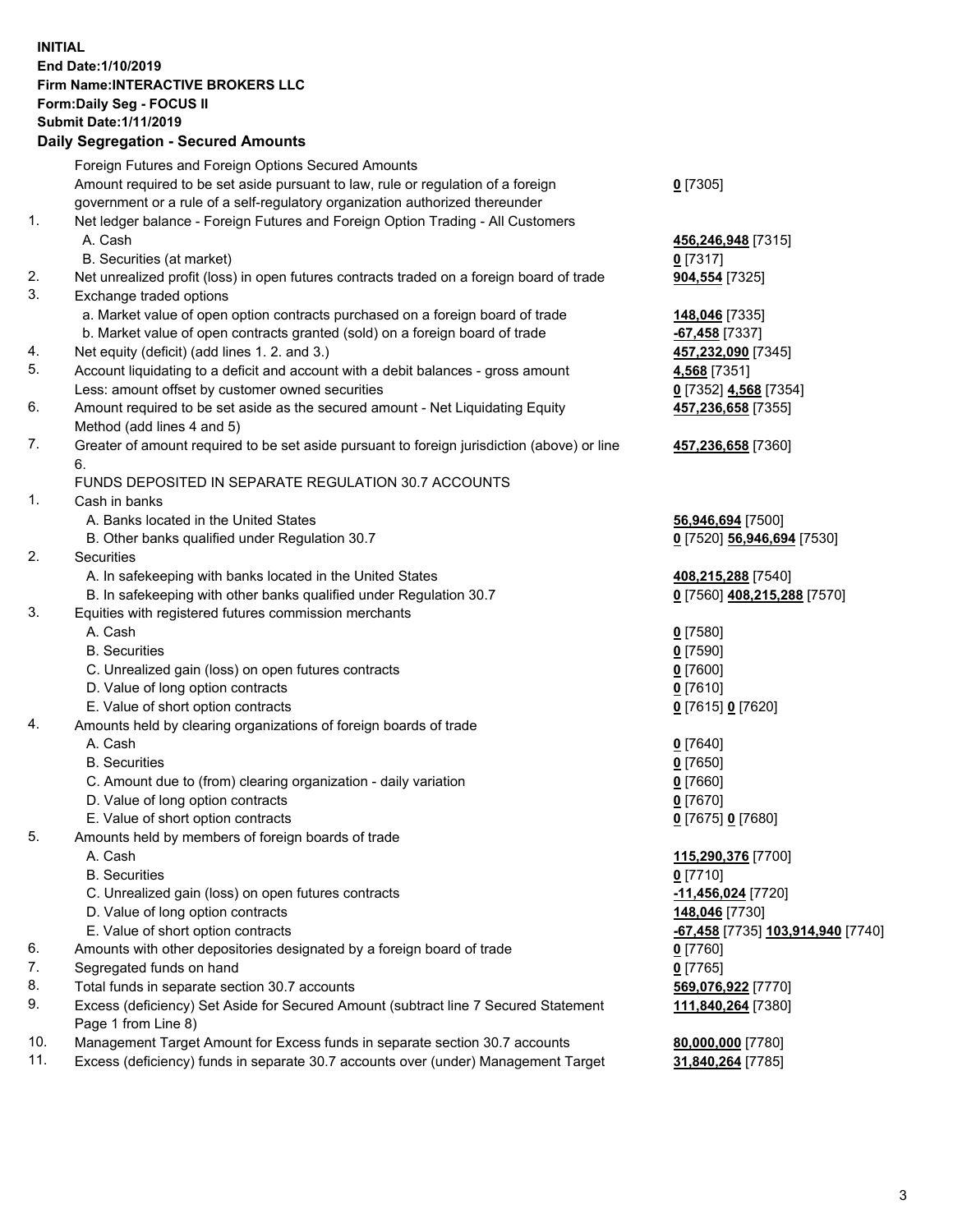**INITIAL End Date:1/10/2019 Firm Name:INTERACTIVE BROKERS LLC Form:Daily Seg - FOCUS II Submit Date:1/11/2019 Daily Segregation - Segregation Statement** SEGREGATION REQUIREMENTS(Section 4d(2) of the CEAct) 1. Net ledger balance A. Cash **3,961,078,959** [7010] B. Securities (at market) **0** [7020] 2. Net unrealized profit (loss) in open futures contracts traded on a contract market **-12,233,871** [7030] 3. Exchange traded options A. Add market value of open option contracts purchased on a contract market **352,531,058** [7032] B. Deduct market value of open option contracts granted (sold) on a contract market **-413,866,473** [7033] 4. Net equity (deficit) (add lines 1, 2 and 3) **3,887,509,673** [7040] 5. Accounts liquidating to a deficit and accounts with debit balances - gross amount **1,420,965** [7045] Less: amount offset by customer securities **0** [7047] **1,420,965** [7050] 6. Amount required to be segregated (add lines 4 and 5) **3,888,930,638** [7060] FUNDS IN SEGREGATED ACCOUNTS 7. Deposited in segregated funds bank accounts A. Cash **403,087,045** [7070] B. Securities representing investments of customers' funds (at market) **2,439,585,350** [7080] C. Securities held for particular customers or option customers in lieu of cash (at market) **0** [7090] 8. Margins on deposit with derivatives clearing organizations of contract markets A. Cash **7,611,144** [7100] B. Securities representing investments of customers' funds (at market) **1,322,529,306** [7110] C. Securities held for particular customers or option customers in lieu of cash (at market) **0** [7120] 9. Net settlement from (to) derivatives clearing organizations of contract markets **-1,817,175** [7130] 10. Exchange traded options A. Value of open long option contracts **352,749,221** [7132] B. Value of open short option contracts **-414,125,333** [7133] 11. Net equities with other FCMs A. Net liquidating equity **0** [7140] B. Securities representing investments of customers' funds (at market) **0** [7160] C. Securities held for particular customers or option customers in lieu of cash (at market) **0** [7170] 12. Segregated funds on hand **0** [7150] 13. Total amount in segregation (add lines 7 through 12) **4,109,619,558** [7180] 14. Excess (deficiency) funds in segregation (subtract line 6 from line 13) **220,688,920** [7190] 15. Management Target Amount for Excess funds in segregation **155,000,000** [7194] **65,688,920** [7198]

16. Excess (deficiency) funds in segregation over (under) Management Target Amount Excess